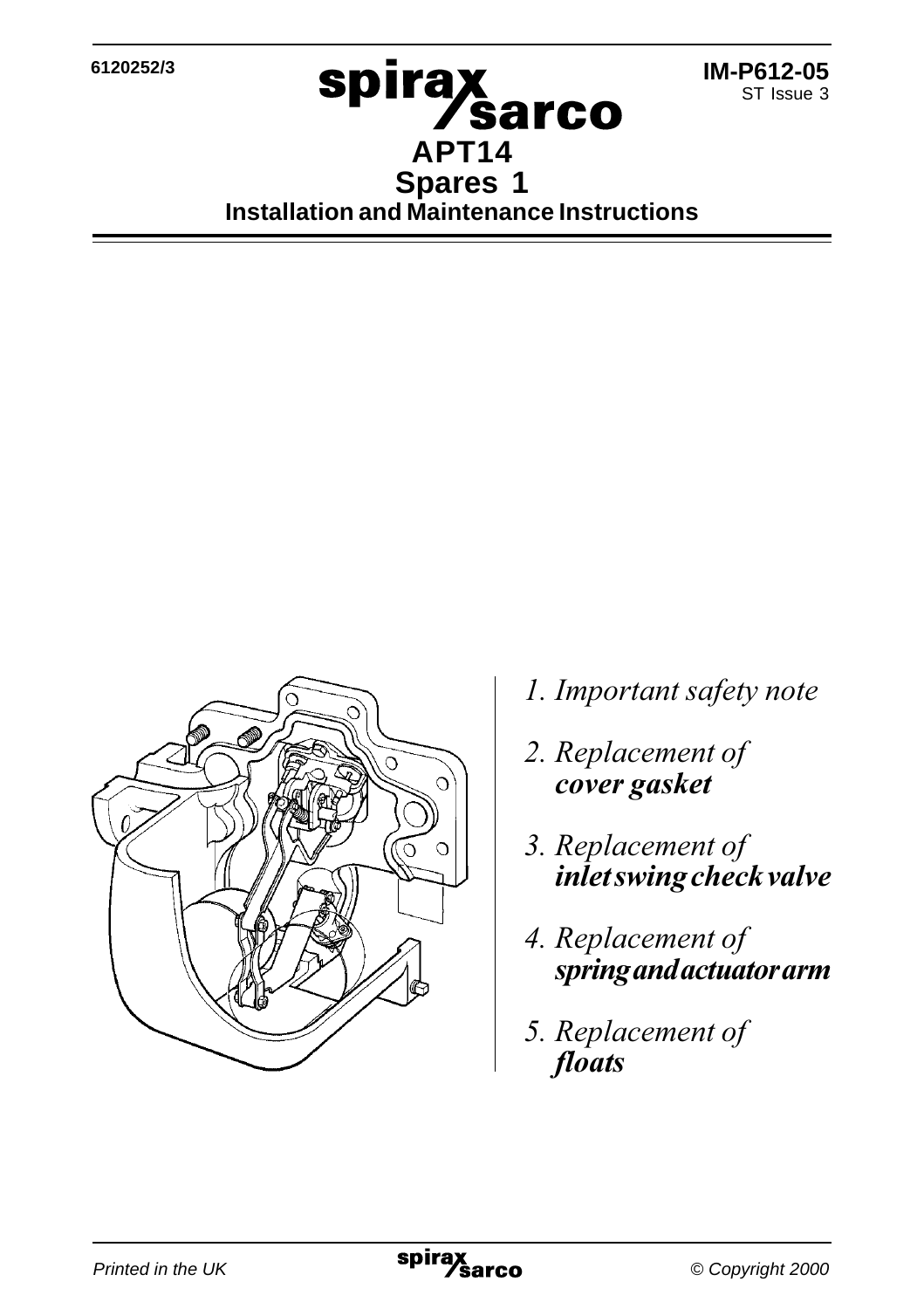## 1. Important - safety note

**Before any installation or maintenance procedure, ensure that all steam or condensate lines are isolated.**

**Ensure any residual internal pressure in the product or connecting lines is carefully relieved. Also ensure any hot parts have cooled to prevent risk of injury from burns.**

**Always wear appropriate safety clothing before carrying out any installation or maintenance work.**

**A lifting point is cast into the top of the body. On no account should this be used to lift anything more than the total weight of the product (45 kg / 100 lbs). Always use suitable lifting gear and ensure the product is safely secured.**

**When dismantling this product, care should be taken to prevent injury from the snap action mechanism.**

**Always handle with care.**



**Please ensure the safety recommendations are observed before commencing with any maintenance of this product.**

#### **Tools required**

19 mm A/F socket, Flat blade screw driver, Torque wrench

### **To fit the new cover gasket**

- **1.** Disconnect all connections to the cover. Remove the cover bolts using a 19 mm A/F socket, then carefully slide the cover assembly away from the body (250 mm minimum withdrawal distance will be needed). Lift the cover assembly to a bench or other convenient working surface and clamp securely, avoiding contact with the gasket face (See Fig. 1).
- **2.** Gently remove used gasket material from the body and cover, being careful not to damage the gasket sealing faces.
- **3.** Carefully fit a new gasket (item 2) into the existing body (See Fig. 2).
- **4. Refit the cover assembly to the body,** ensuring the gasket faces are carefully aligned and no parts of the gasket are trapped or pinched outside the sealing areas. To ensure accurate alignment of the cover and body, it is recommended the lower part of the cover's gasket seal is located into the body first. The top part of the seal can then be easily aligned.
- **5.** Refit the cover bolts ensuring they are sequentially tightened in opposing pairs, gradually increasing torque to  $63 \pm 5$  N m.

| <b>Bolt size</b> | Socket size | <b>Tightening torque</b> |
|------------------|-------------|--------------------------|
| M12 x 45         | 19 mm $A/F$ | $63 \pm 5$ N m           |

**6.** Carefully reconnect the motive steam supply and the exhaust lines to the connections marked (IN) and (OUT). The APT14 is now ready to recommission.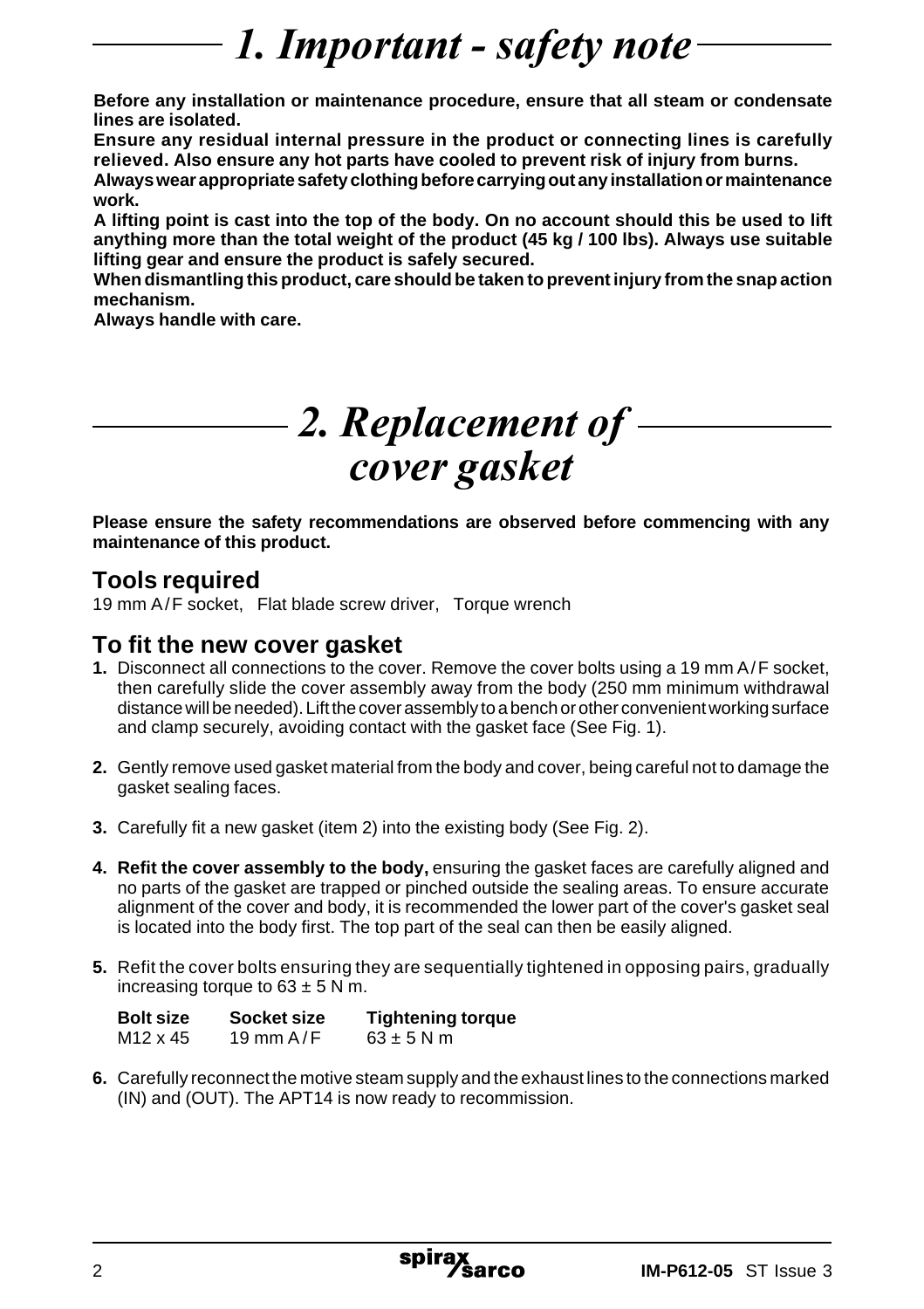



**Fig. 2**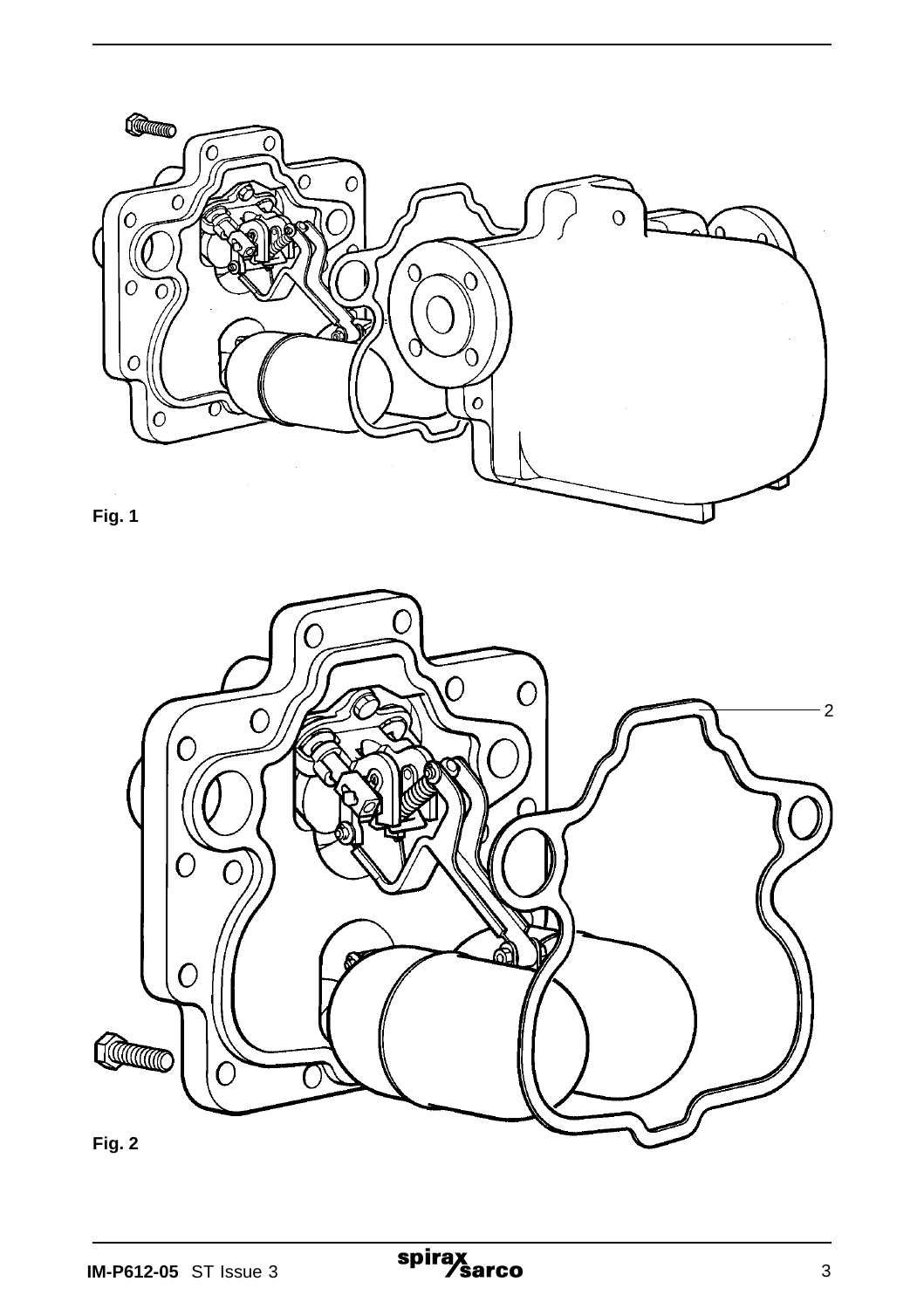### 3. Replacement of *inlet swing check valve*

**Please ensure the safety recommendations are observed before commencing with any maintenance of this product.**

### **Tools required**

19 mm A/F socket, 13 mm A/F socket, Flat blade screw driver, Torque wrench, Long nose pliers

### **To replace the inlet swing check valve**

- **1.** Remove the cover and old gasket (see cover gasket replacement procedure, section 2).
- **2.** Lift the cover assembly to a bench or other convenient working surface and clamp securely, avoiding contact with the gasket face.
- **3.** Carefully remove the circlip, washer and the inlet valve spring (item 27) from the end of the steam inlet valve (item 17).
- **4.** Remove the three M8 bolts that secure the pump mechanism bracket using the 13 mm A /F socket.
- **5.** Lift away the pump bracket assembly (See Fig. 3). This will allow access to the inlet swing check valve (item 12).
- **6.** The swing check valve flap can now easily be withdrawn.
- **7.** Fit a new flap, ensuring the face of the check valve flap and seat are clean and free from damage.
- **8. Reassembly is the opposite to removal.**
- **9.** Tighten the three M8 bolts using the 13 mm  $A/F$  socket to 18  $\pm$  2 N m.
- **10.** It is important to ensure a new circlip is refitted to the steam inlet valve.
- **11.** With the mechanism fully assembled, refit the cover assembly to the body, ensuring the gasket faces are carefully aligned and no parts of the gasket are trapped or pinched outside the sealing areas. To ensure accurate alignment of the cover and body, it is recommended the lower part of the cover's gasket seal is located into the body first. The top part of the seal can then be easily aligned.
- **12.** Refit the cover bolts ensuring they are sequentially tightened in opposing pairs, gradually increasing torque to  $63 \pm 5$  N m.
- **13.** Carefully reconnect the motive steam supply and the exhaust lines to the connections marked (IN) and (OUT). The APT14 is now ready to recommission.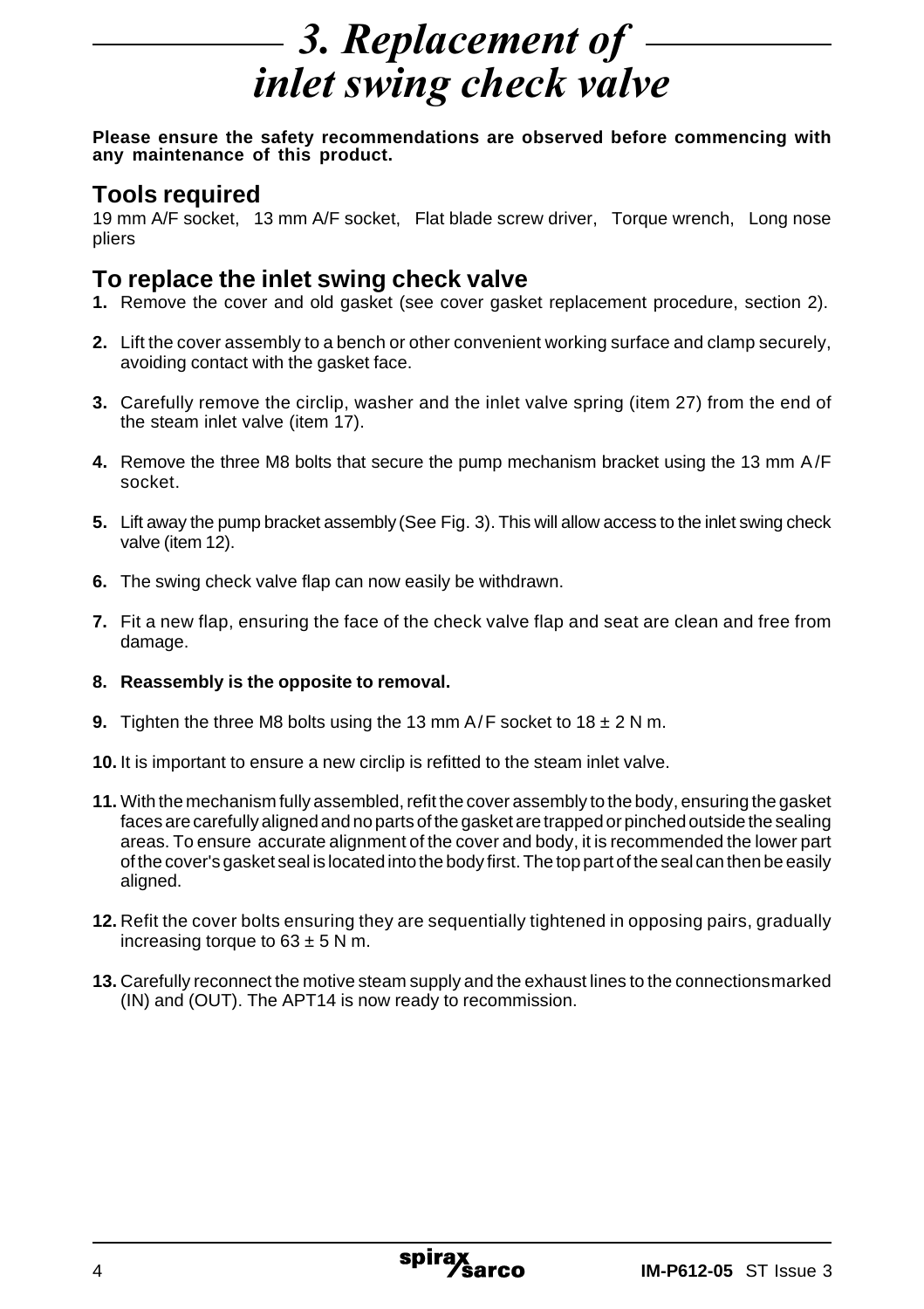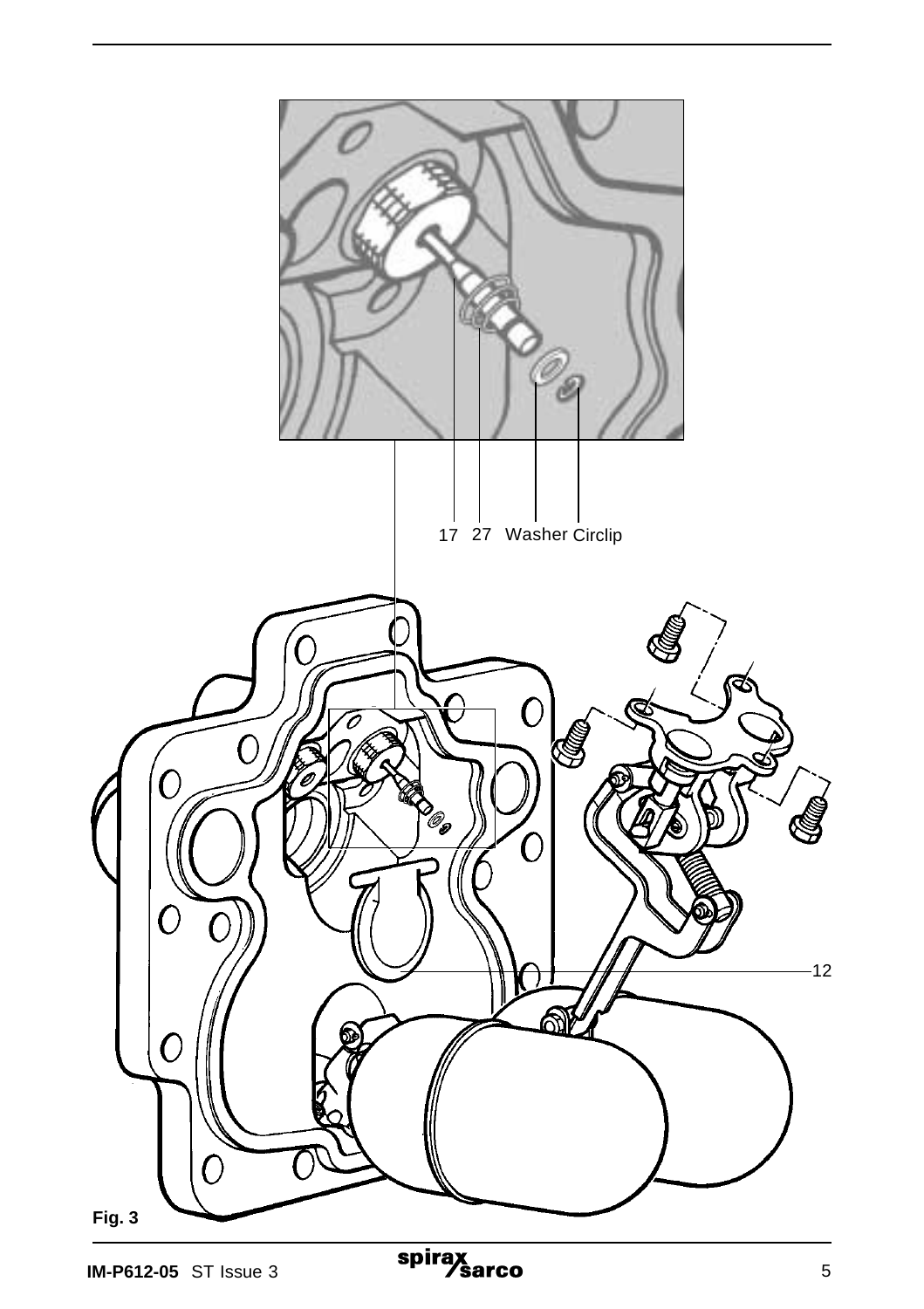### 4. Replacement of spring and actuator arm

**Please ensure the safety recommendations are observed before commencing with any maintenance of this product.**

### **Tools required**

19 mm A/F socket, Flat blade screw driver, Torque wrench, Long nose pliers

### **To replace the spring and actuator arm**

- **1.** Remove the cover and old gasket (see cover gasket replacement procedure, section 2).
- **2.** Lift the cover assembly to a bench or other convenient working surface and clamp securely, avoiding contact with the gasket face.
- **3.** Ensure the floats are at the bottom of their travel.
- **4.** Remove split pins, washers, and shafts (X and Y) from the top spring pivot and pump pivot points (See Fig. 4).
- **5.** Allow the spring to drop free.
- **6.** Draw the actuator arm downwards within its slots until the whole spring and actuator arm assembly with the exhaust valve comes free. It may be necessary to slide the exhaust valve (item 18) backwards against its internal spring to free it from the pump bracket guide (item 13).
- **7.** Align the slot in the exhaust valve with the tang of the actuator arm.
- **8.** Gently rotate the exhaust valve away from the tanged spigot of the actuator arm (item 24, shown in Fig. 4) being careful not to damage or lose the small exhaust valve compression spring.
- **9.** The spring and actuator arm can both be replaced. **Note:** There is no need to remove the spring from the actuator arm, as both these items are supplied fully assembled in the spares kit (See Fig. 5).
- **10. Fitting the new spring and actuator arm is the opposite to removal.** Remember to compress the small spring within the exhaust valve (item 18) before refitting to the tanged spigot of the new actuator arm.
- **11.** Ensure the actuator is correctly aligned and located within the slots of the pump bracket (item 13).
- **12.** Once this is correctly located, ensure the exhaust valve can slide easily within its guides.
- **13.** Always use new split pins and washers when refitting the spring retaining shaft (Y) and pump pivot shaft (X).
- **14.** With the mechanism fully assembled, reposition the cover assembly with the body, ensuring the gasket faces are carefully aligned and no parts of the gasket are trapped or pinched outside the sealing areas. To ensure accurate alignment of the cover and body, it is recommended the lower part of the cover's gasket seal is located into the body first. The top part of the seal can then be easily aligned.
- **15.** Refit the cover bolts ensuring they are sequentially tightened in opposing pairs, gradually increasing torque to  $63 \pm 5$  N m.
- **16.** Carefully reconnect the motive steam supply and the exhaust lines to the connections marked (IN) and (OUT). The APT14 is now ready to recommission.

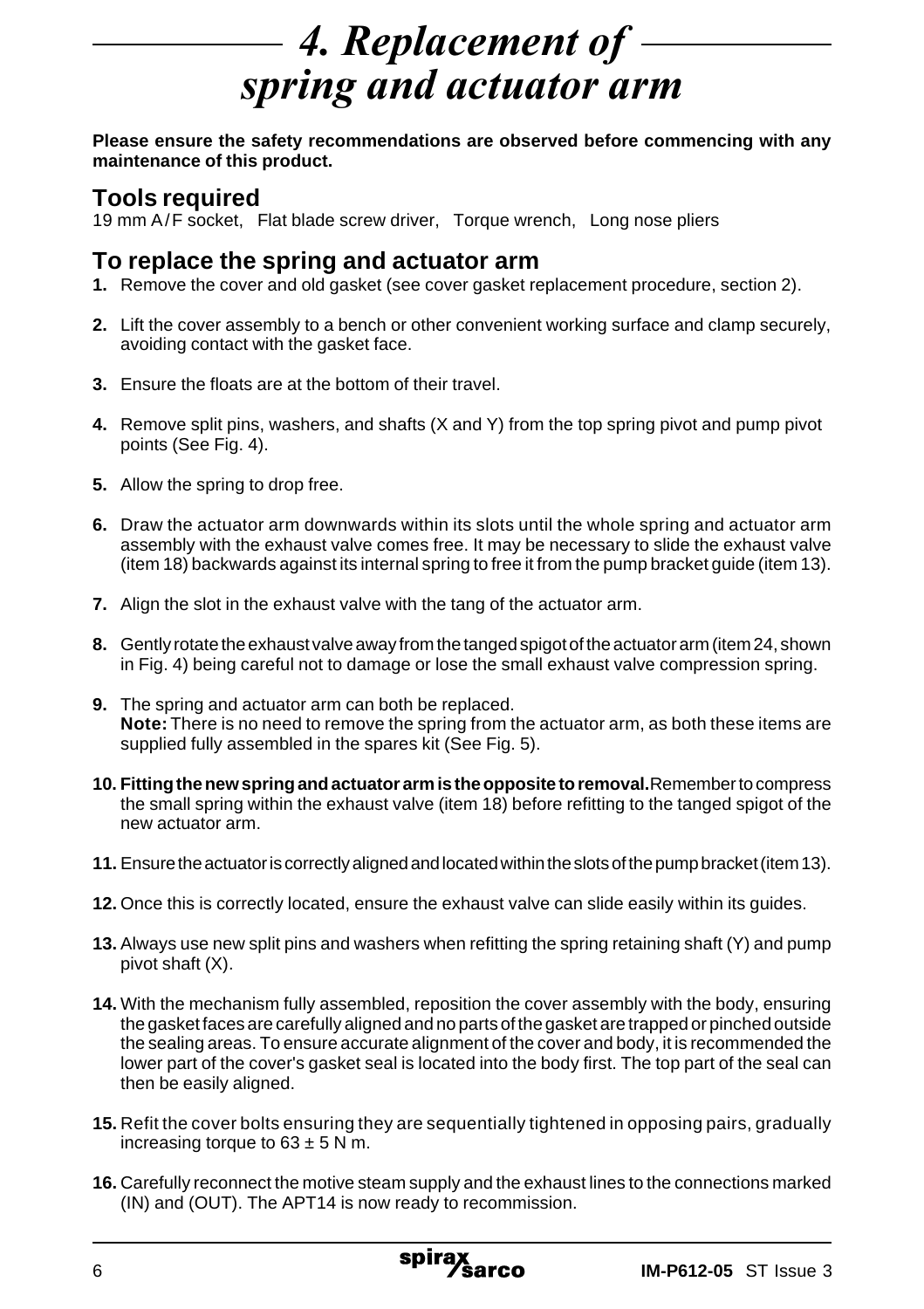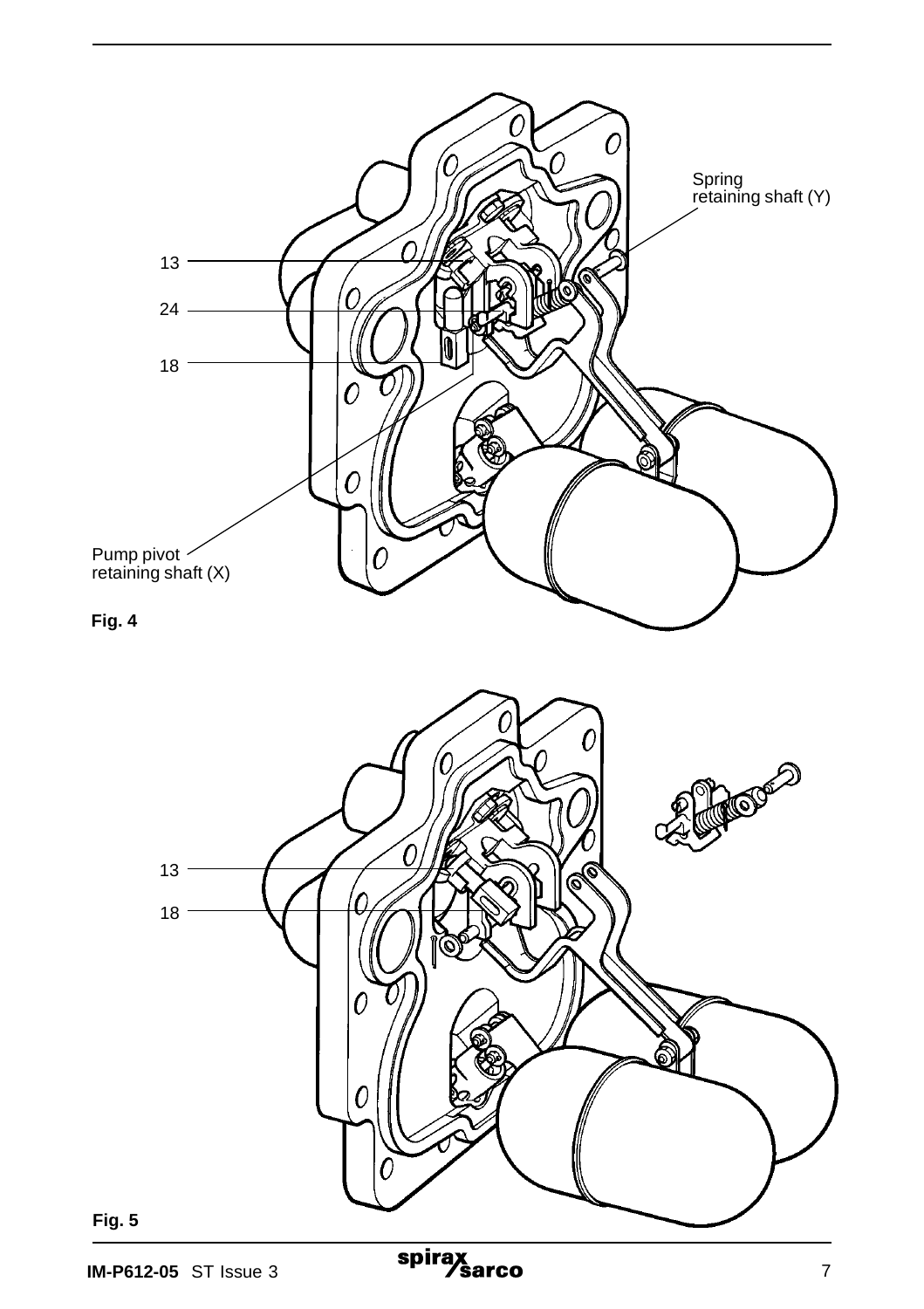# 5. Replacement of floats

**Please ensure the safety recommendations are observed before commencing with any maintenance of this product.**

### **Tools required**

19 mm A/F socket, Flat blade screw driver, Torque wrench, Long nose pliers

### **To replace the float and upper / lower levers**

- **1.** Remove the cover and old gasket (see cover gasket replacement procedure, section 2).
- **2.** Lift the cover assembly to a bench or other convenient working surface and clamp securely, avoiding contact with the gasket face.
- **3.** Remove a split pin and washer from one side of the spring retaining shaft (Y) (See Fig. 6).
- **4.** Remove a split pin and washer from one side of pump pivot retaining shaft (X).
- **5.** Carefully slide the shafts out from their respective positions observing the orientation of the spring and actuator arm (item 14, 24) within the pump bracket (item 13) as these will need to be refitted later.
- **6.** Remove a split pin and washer from one side of the trap 1st stage valve retaining shaft (W).
- **7.** Remove a split pin and washer from one side of the trap pivot retaining shaft (V).
- **8.** The floats and lever assembly can now be removed and discarded as the replacement floats and levers are supplied fully assembled in the spares kit.
- **9. Assembly is the opposite to removal.** Always fit new split pins and washers.
- **10.** It is easier to fit the replacement shafts in the following sequence:- (See Fig. 7).<br>**V.** Trap pivot (shaft length 38 mm)
	- (shaft length 38 mm)
	- **W.** Trap 1st stage valve (shaft length 38 mm)<br>**X.** Pump pivot (shaft length 52 mm)
	- (shaft length 52 mm)<br>(shaft length 30 mm)
	- **Y.** Spring retainer

leaving the spring retaining shaft until after the spring and actuator arm have been correctly aligned and located within the slot of the pump bracket (item 13).

Ensure the tanged spigot of the actuator arm is correctly engaged with the exhaust valve.

- **11.** When all the shafts have been secured using new split pins and washers, move the floats to their upper and lower limits to ensure the mechanism operates smoothly and the spring and actuator arm snaps over to operate the motive steam inlet and exhaust valves (items 17, 18). **Note:** The mechanism has been designed to be adjustment-free, simplifying the fitting of new parts. If after assembly the mechanism does not operate correctly, check all the parts are assembled and aligned as per the diagram.
- **12.** With the mechanism fully assembled, refit the cover assembly to the body, ensuring the gasket faces are carefully aligned and no parts of the gasket are trapped or pinched outside the sealing areas. To ensure accurate alignment of the cover and body, it is recommended the lower part of the cover's gasket seal is located into the body first. The top part of the seal can then be easily aligned.
- **13.** Refit the cover bolts ensuring they are sequentially tightened in opposing pairs, gradually increasing torque to  $63 \pm 5$  N m.
- **14.** Carefully reconnect the motive steam supply and the exhaust lines to the connections marked (IN) and (OUT). The APT14 is now ready to recommission.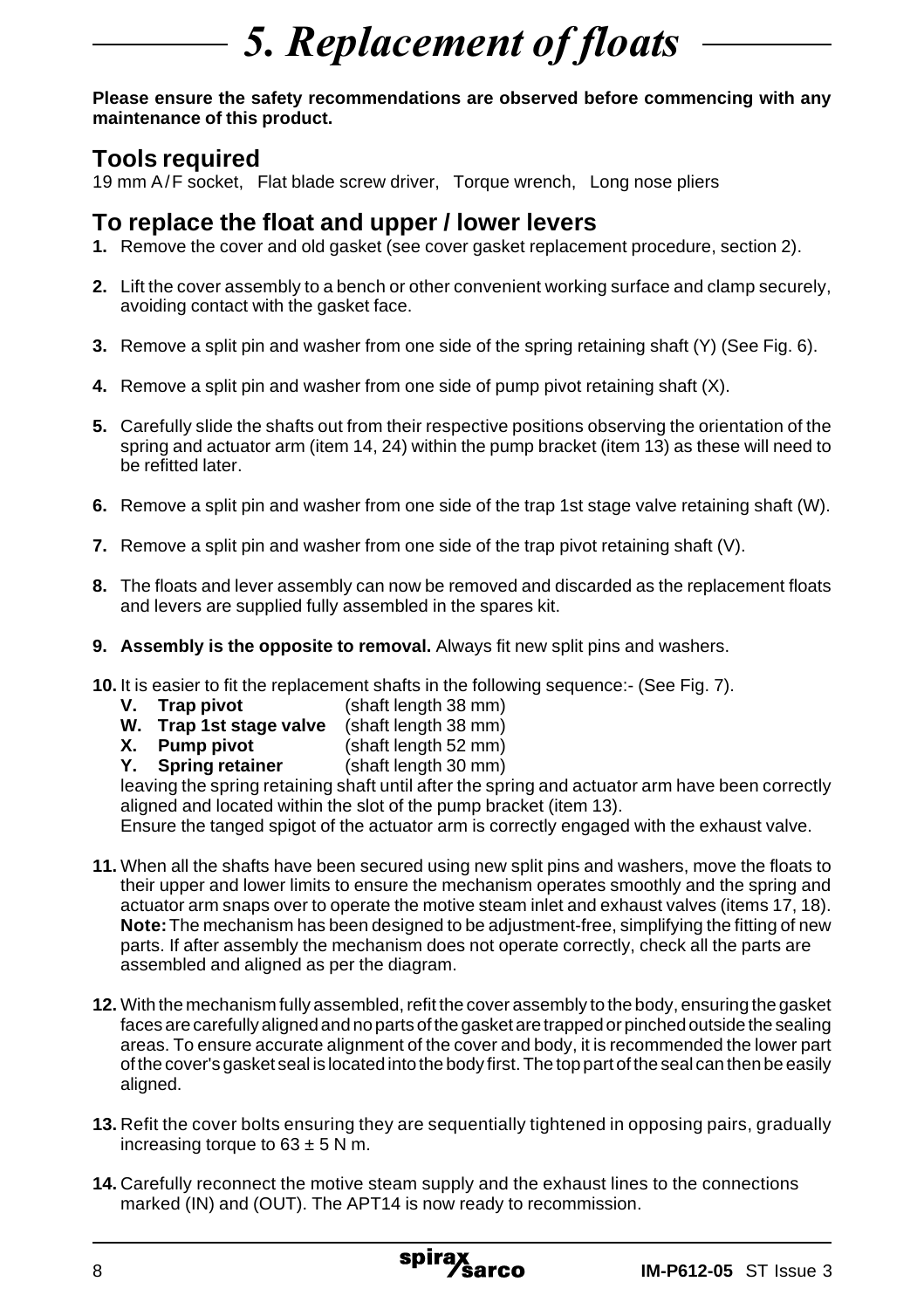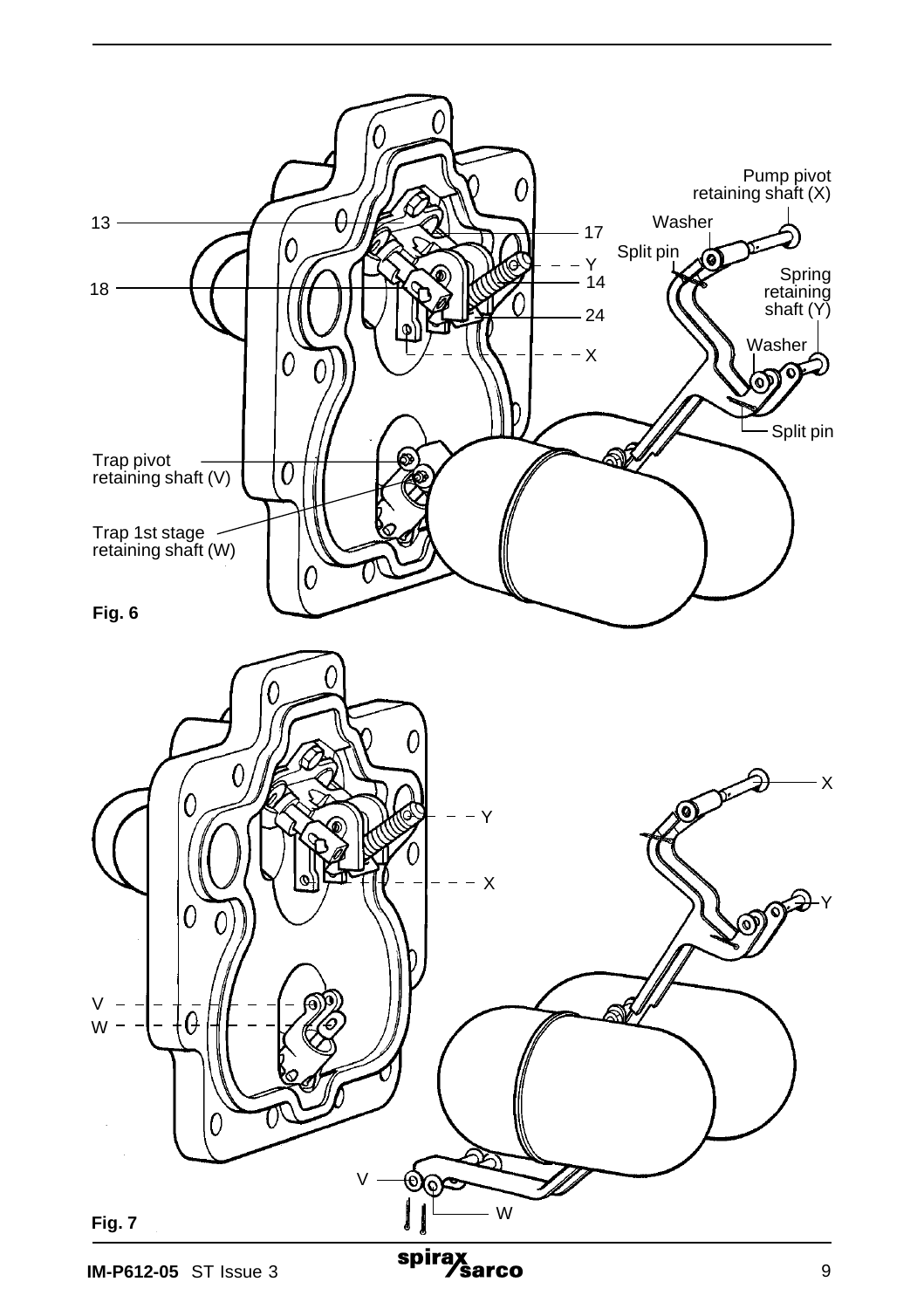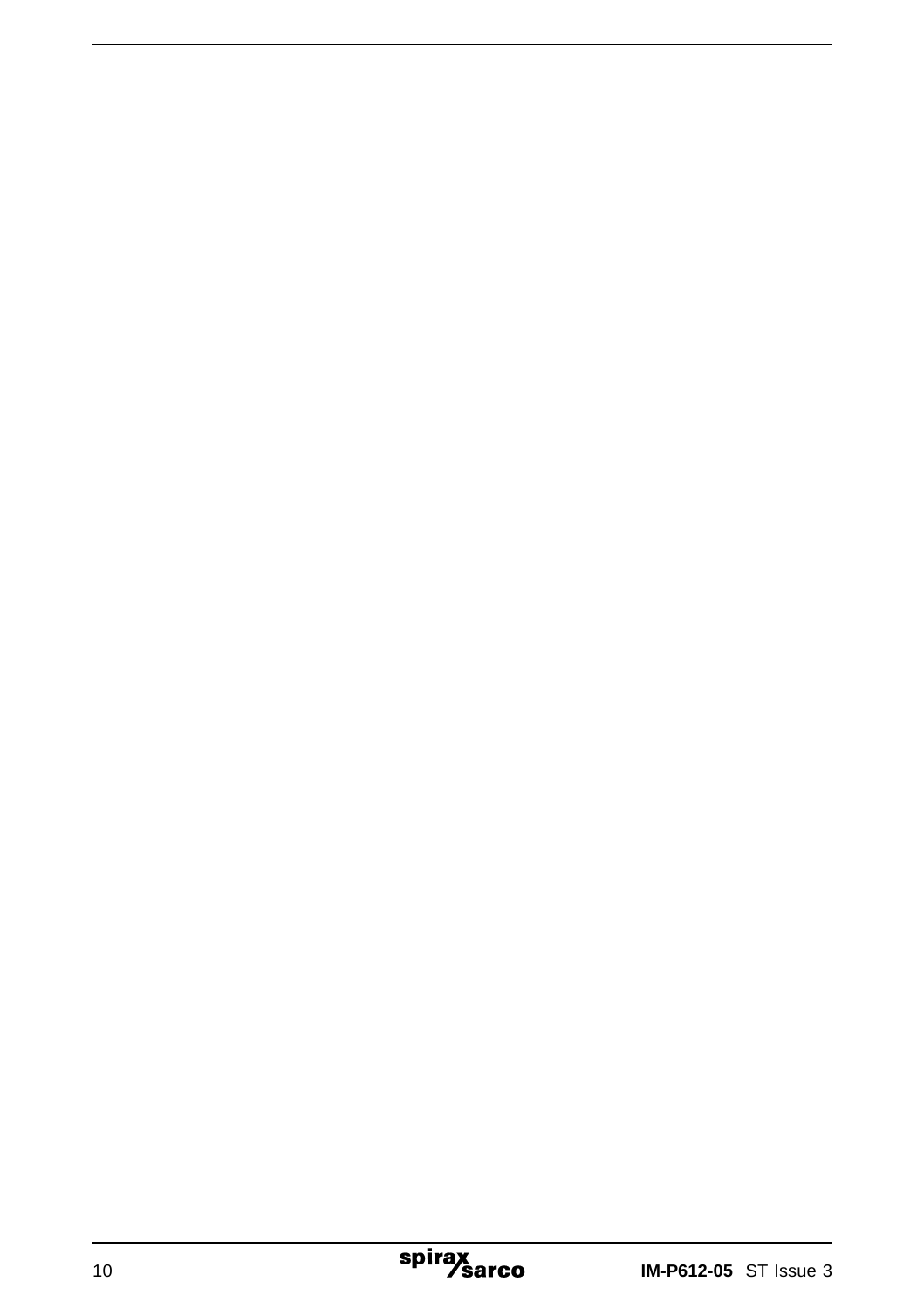